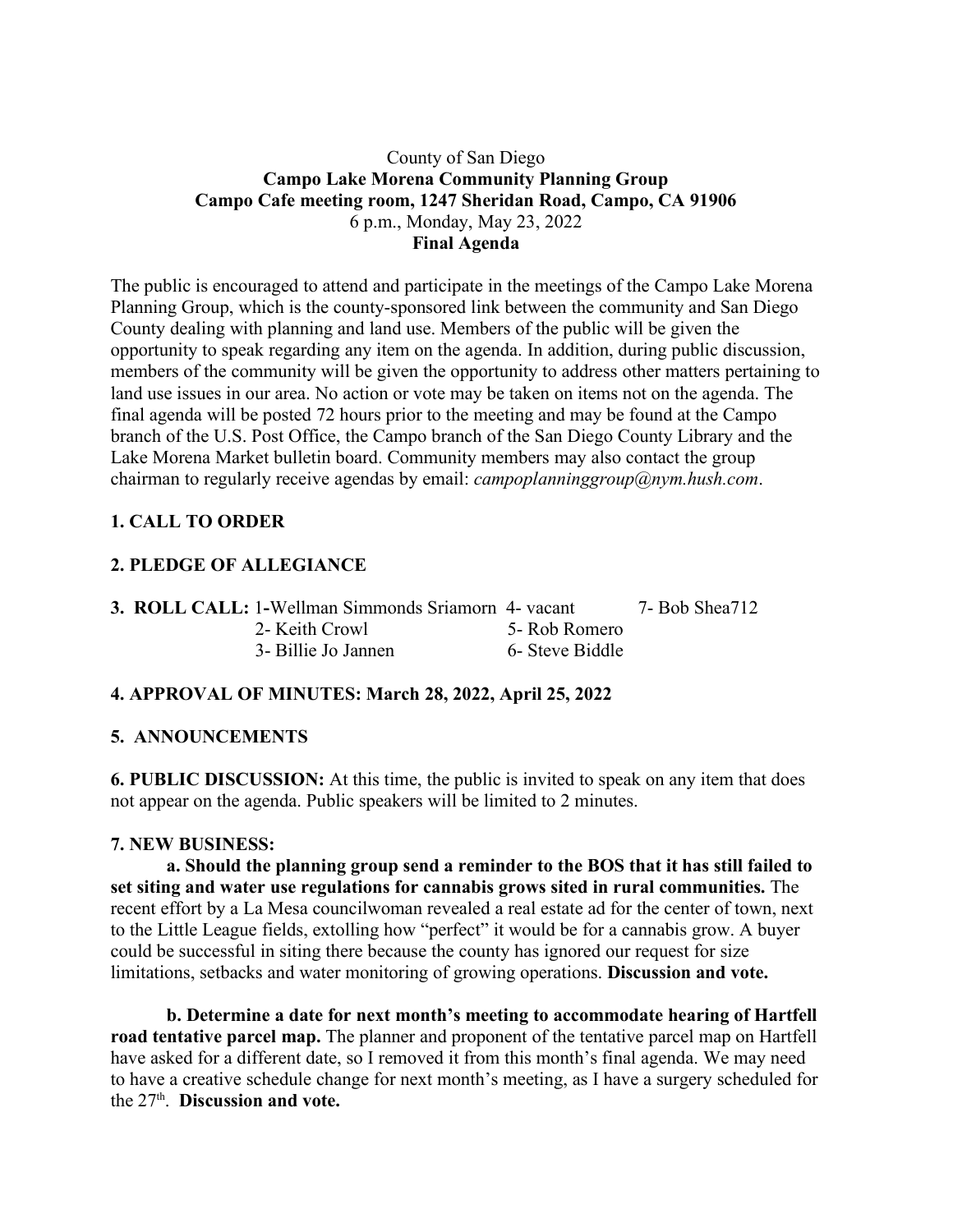#### **8. OLD BUSINESS:**

**a. Standing subcommittee reports (no action):** Groundwater, Sewer and Septic, Wellman Simmonds Sriamorn; Community Economic Impacts, Steve Biddle; Public Safety, Bob Shea, Cannabis, Rob Romero; Solar Projects, Rob Romero.

**b. Chairman's report (no action), Billie Jo Jannen:** The La Mesa City Council agenda item was killed by the council majority, all of whom refused to second the motion to investigate the viability of putting their homeless problem in the middle of Campo. We had a good showing of residents who spoke to various elements of the proposal, including water, health care, social services and the host of problems it would create for the community. My comments focused on Brown Act and consulting with the community before investing time and money into harebrained solutions that harm other people's towns.

I have responded back to the cannabis tour invitation, asking for the July 20 tour. Rob Romero, Steve Biddle and I are slated to go, as is one community member.

**9. CORRESPONDENCE:** Members of the public who wish to read the correspondence listed may request it by email at *campoplanninggroup@nym.hush.com.*

**a. Notice of May 5** Regional Decarbonization Framework (Framework) jobs sector workshop. Under discussion, are workforce changes related to "decarbonizing" transportation, energy, building, and natural land uses in our region. **Forwarded to group.**

**b. Invitation to tour full-service cannabis business OutCo in El Cajon, prior to** upcoming votes on the Cannabis Business Tax proposal and the long-term Cannabis Social Equity Ordinance. **Forwarded to group.**

**c. County notice:** terms of CLMPG even-numbered seats will expire on January 2, 2023. The Registrar of Voters advises that the candidate filing period for the November ballot will be July 18 through August 12. **Forwarded to group.**

**d. Request from county planners to review** discretionary permit for tentative parcel map, project # PDS2022-TPM-21303. **Forwarded to group.**

**10. EXPENSES**: Report any valid expenses for group approval. **Discussion and vote**.

#### **11. UPDATES AND POTENTIAL ACTION ITEMS**

**12. REQUEST FOR AGENDA ITEMS FOR UPCOMING AGENDAS:** All requests for placement of agenda items must be to the planning group chairman by the third Tuesday of each month.